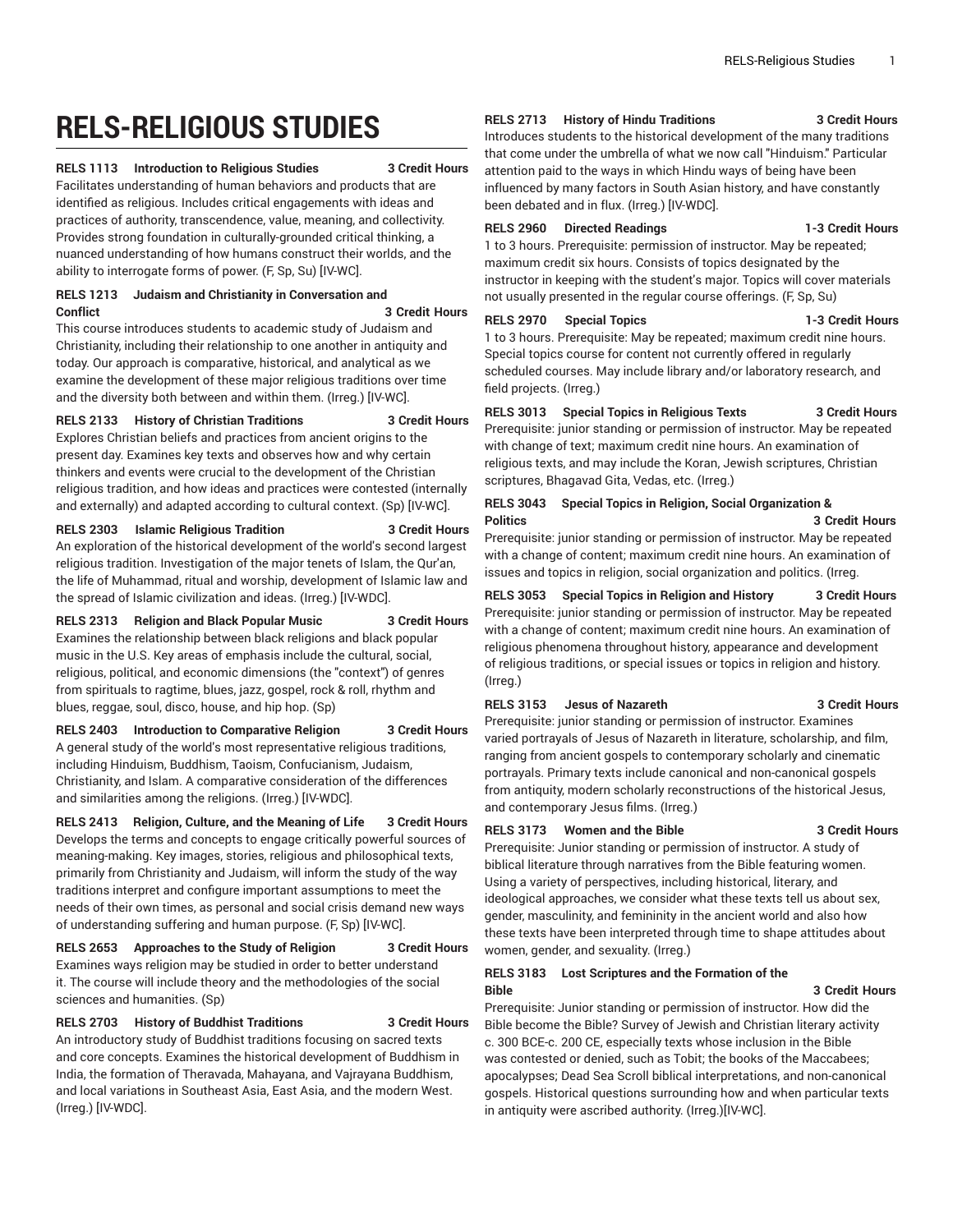### **RELS 3193 Biblical Literature 3 Credit Hours**

Prerequisite: junior standing or permission of instructor. Examines Biblical texts to observe the Bible as the scriptural background of both Judaism and Christianity; modern scholarship and current debates surrounding the composition, themes, content, and dating of Biblical texts; historical and geographic circumstances surrounding the composition of biblical texts; the Bible as cultural inscription, the various ways the Bible is read today, and its impact on modern culture. (Irreg.)

# **RELS 3223 Religion and Nationalism in India 3 Credit Hours**

Prerequisite: junior standing or permission of instructor. A study of how the major religions of India (Hinduism, Buddhism, Islam, Zoroastrianism, and Sikhism) change under various political regimes; a case study of how these religions transformed under British colonial rule and in nationalist and post-independence India, hardened religious boundaries, and the partition of India into two nation-states, and one (Pakistan) divided again (into Pakistan and Bangladesh). (Irreg.) [IV-WDC].

# **RELS 3233 Money, Power, and God(s): Religion and Economy East and West 3 Credit Hours**

Prerequisite: Junior standing or permission of instructor. An exploration of the intertwining of religious and economic modes of human life, particularly in Euro-American and South Asian contexts. The course disrupts the received categories of "religion" and "economy" to uncover the ways that humans think about what is valuable, good, and precious and how they seek to create a world in which each emerges. (Sp)

# **RELS 3303 Conceptions of the Afterlife 3 Credit Hours**

Prerequisite: junior standing or permission of instructor. An examination of the variety of answers given to the question, "what happens after death?" Particular attention is given to the views of Jews, Christians, Muslims, Hindus, and Buddhists and the ways these views related to life in this world. Conducted in a seminar format. Students will also explore ways the afterlife is presented in popular movies. (Irreg.) [IV-WDC].

# **RELS 3423 Gender, Sex, and the Body in the Christian Tradition 3 Credit Hours**

Prerequisite: junior standing or permission of instructor. An overview of some topics where issues of gender and sexuality intersect with a particular religious tradition. Topics have to do with gender, sexuality, and religion, including purity and power, celibacy and virginity, marriage, reproductive rights, gender fluidity, and religious leadership and ordination. (F) [IV-WC].

#### **RELS 3440 Mentored Research Experience 3 Credit Hours**

0 to 3 hours. Prerequisites: ENGL 1113 or equivalent, and permission of instructor. May be repeated; maximum credit 12 hours. For the inquisitive student to apply the scholarly processes of the discipline to a research or creative project under the mentorship of a faculty member. Student and instructor should complete an Undergraduate Research & Creative Projects (URCP) Mentoring Agreement and file it with the URCP office. Not for honors credit. (F, Sp, Su)

### **RELS 3533 The Qur'an 3 Credit Hours**

Prerequisite: Junior standing or permission of instructor. Intensive study of the Qur'an, its major themes, and literary forms, with attention to a range of classical and contemporary discourses about the Qur'an, emphasizing the great variety of ways in which Muslims and non-Muslims have analyzed and interpreted the Qur'an. (Irreg.) [IV-WDC].

#### **RELS 3543 Islamic Law 3 Credit Hours**

Prerequisite: Junior standing or permission of instructor. A close reading and discussion of primary texts (scriptural, classical, and modern) and accounts of court cases, focused on one aspect of Islamic law such as equity, violence, authority, or gender. (Irreg.) [IV-WDC].

### **RELS 3563 Islamic Theology 3 Credit Hours**

# Prerequisite: junior standing or permission of instructor. A close reading and discussion of primary texts (the Qur'an creeds, classical theological arguments, and modern writings) on major theological problems such as salvation, God, revelation, and religious pluralism. (Irreg.) [IV-WDC].

## **RELS 3573 Jesus in the World's Religions 3 Credit Hours**

Prerequisite: junior standing or permission of instructor. This seminar examines some of the great diversity of ways in which Jesus has been understood and imagined by adherents of five religious traditions (Christianity, Judaism, Islam, Hinduism, and Buddhism). Rather than asking who Jesus actually was, we will focus on how he has been represented, and why. (Irreg.)

### **RELS 3593 Hermeneutics: Approaches to Interpreting the Bible and the Qur'an 3 Credit Hours**

Prerequisite: Junior standing or permission of instructor. A historical and philosophical excursion through the landscape of hermeneutics- the theory of how to interpret texts, especially scriptures. We will explore how Christians, Muslims, and modern European philosophers have answered the question of where meaning comes from and how it should be discovered (or created), focusing on how to interpret the Bible and the Qur'an. (Sp)

# **RELS 3613 Roman Religion 3 Credit Hours**

(Crosslisted with HIST 3613) Prerequisite: junior standing or permission of instructor. The course examines religious practices and beliefs in the Roman world from the founding of the Roman Republic to Late Antiquity, including conceptions of the divine, ways of worshiping the gods, civic and private religion, conceptions of the afterlife, magic, the mystery religions and salvation, and philosophical religions, through a survey of literary and archaeological evidence. (Irreg.)

# **RELS 3623 Discovering the Apostle Paul: His Life and Thoughts 3 Credit Hours**

Prerequisite: junior standing or permission of the instructor. Explores who Paul claimed to be within his own Jewish and then Greco-Roman firstcentury context. Explores the letter-writing medium, his view of law, the role of women, resurrection and afterlife, and his goals for the church. (Irreg.)

#### **RELS 3633 Religious Leaders for Social Justice 3 Credit Hours**

Prerequisite: junior standing or permission of instructor. Examines social and political leaders taking a stand against injustice by both speaking and acting against it. They are called religious in that they derive part of their inspiration and motivation from their faith tradition. Surveys the writing of activists from among various faith traditions for life experiences and personal attributes that give rise to their ability to speak out and lead. (Irreg.)

#### **RELS 3733 Tibetan Buddhism 3 Credit Hours**

Prerequisite: junior standing or permission of instructor. A survey of Tibetan Buddhism, sometimes referred to as "Vajrayana" or "Tantric Buddhism," considered in relation to the socio-cultural history of late Medieval India. Themes include monastic institutions, reincarnate lama traditions, death and dying, and contemporary political issues. A major theme will be the "image of Tibet"--the mythologization of Tibet, the Tibetan people, and their culture in foreign imagination. (Irreg.) [IV-WDC].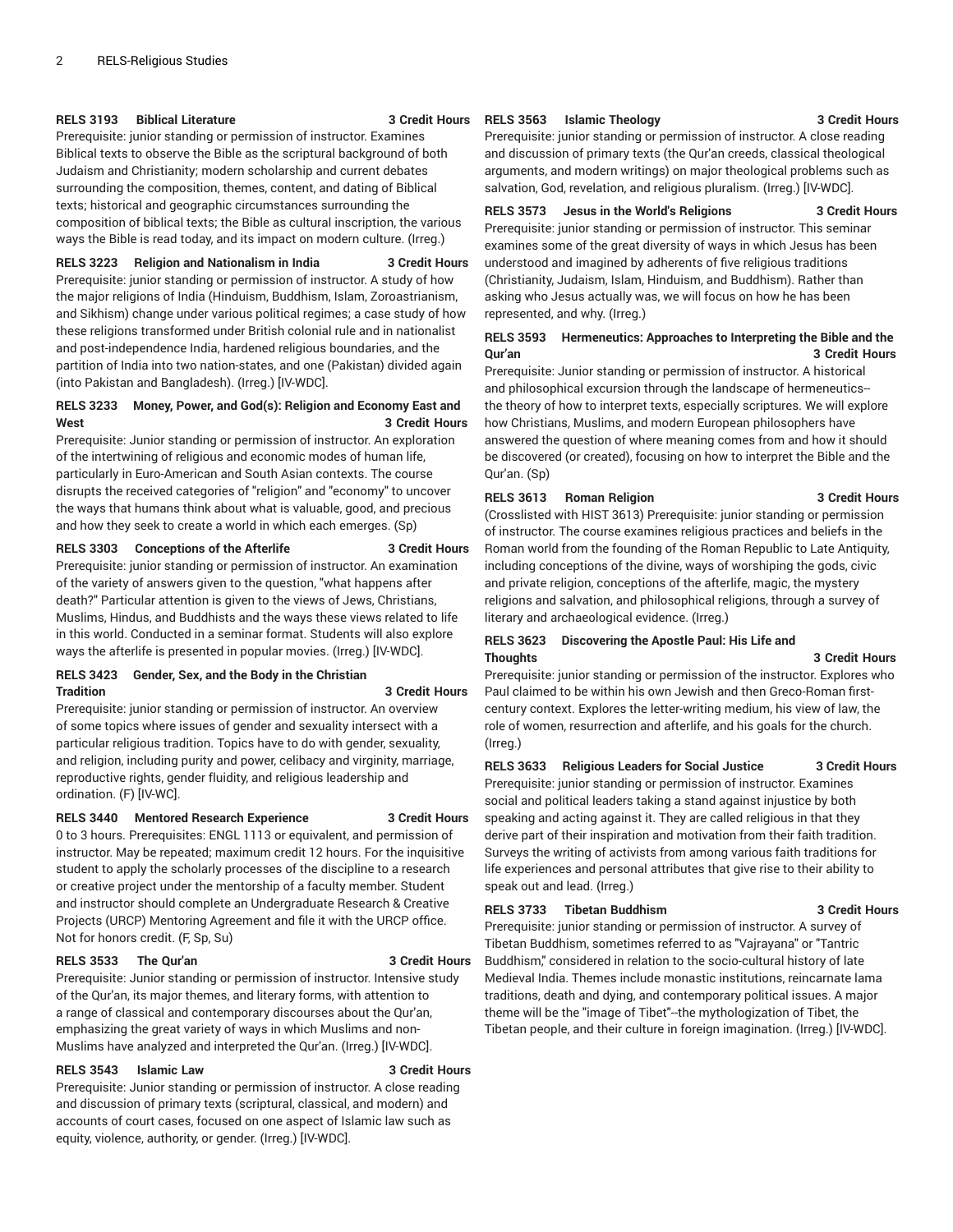### **RELS 3743 History of Daoist Traditions 3 Credit Hours**

Prerequisite: junior standing or permission of instructor. Examines history, practices, and worldviews of the greater Daoist tradition as it developed and took shape over Chinese history focusing on the social and cultural forces that shaped its development, and the views, practices, and goals of specific Daoist schools. A study of the formation of Daoist identity and community, material culture, construction of sacred space, and self-cultivation techniques. (Irreg.) [IV-WDC].

# **RELS 3753 Zen Buddhism 3 Credit Hours**

Prerequisite: junior standing or permission of instructor. The development and growth of Chan Buddhism (China), Zen Buddhism (Japan); and the introduction and representation of Zen in the United States, through critical, post-modern historiography. This approach highlights the way Chan/Zen Buddhists have defined and redefined themselves through the construction and reconstruction of their history, and the representation of the Zen tradition by scholars, apologists, and adherents. (Irreg.) [IV-WDC].

# **RELS 3763 Chinese Religions 3 Credit Hours**

Prerequisite: Junior standing or permission of instructor. This course introduces students to major religious traditions of China: Confucianism, Daoism, Buddhism, and popular religion. These religious traditions are considered in reference to the historical development of their respective worldviews, practices, and institutions as well as the manner in which they have mutually influenced each other over the course of that historical development. (Sp) [IV-WDC].

#### **RELS 3833 Archaeology of the Lands of the Bible 3 Credit Hours**

(Crosslisted with HIST 3833) Prerequisite: junior standing. Examines the lands, cultures, and people associated with the Hebrew Bible and the New Testament through a chronological survey of archaeological evidence and investigates the relationship between archaeology and biblical texts. The course also investigates archaeological evidence for Jewish and Christian practices in late Roman Palestine as well as archaeological and architectural evidence for early Islamic Jerusalem. (Sp) [IV-WC].

#### **RELS 3893 Greek Religion 3 Credit Hours**

(Crosslisted with HIST 3893) Prerequisite: junior standing or permission of instructor. Examines the religious rituals, beliefs, and sacred sites of the ancient Greeks. Considers such topics as the relationship between myths and ritual, sacred time and space, concepts of the afterlife, and the role of religion in the family and city-state. (Irreg.)

#### **RELS 3900 Special Topics 1-4 Credit Hours**

1 to 4 hours. Prerequisite: junior standing or permission of instructor. May be repeated with change of topic; maximum credit nine hours. Topics in Religious Studies not accommodated by the existing curriculum. (Irreg.)

#### **RELS 3960 Honors Reading 1-3 Credit Hours**

1 to 3 hours. Prerequisite: Admission to Honors Program. May be repeated; maximum credit six hours. Consists of topics designated by the instructor in keeping with the student's major program. Topics will cover materials not usually presented in the regular course offerings. Will provide an opportunity for the gifted Honors candidate to work at a special project in the student's field. (F, Sp, Su)

# **RELS 3970 Honors Seminar 1-3 Credit Hours**

1 to 3 hours. Prerequisite: admission to Honors Program. May be repeated; maximum credit six hours. Subjects covered vary. Deals with concepts not usually treated in regular courses. (Irreg.)

**RELS 3980 Honors Research 1-3 Credit Hours**

1 to 3 hours. Prerequisite: Admission to Honors Program. May be repeated; maximum credit six hours. Consists of topics designated by the instructor in keeping with the student's major program. Topics will cover materials not usually presented in the regular offerings. Will provide an opportunity for the gifted Honors candidate to work at a special project in the student's field. (F, Sp, Su)

# **RELS 3990 Independent Study 1-3 Credit Hours**

1 to 3 hours. Prerequisite: 1113, Anthropology 1823, Philosophy 1203 or 2403; junior standing, and permission of instructor. May be repeated; maximum credit six hours. Through a written contract, independent study may be arranged for a topic not currently offered in regularly scheduled courses. Independent study may include library and/or field projects. (F, Sp, Su)

### **RELS 4323 Capstone 3 Credit Hours**

Prerequisite: Major in Religious Studies and permission of instructor. Capstone provides the opportunity to integrate knowledge about the major and apply it to a project culminating in a presentation and senior paper. The project will develop a selected problem, issue, or controversy in religious studies. (F, Sp) [V].

**RELS 4640 Field Study in Religious Studies 1-6 Credit Hours** (Slashlisted with RELS 5640) 1 to 6 hours. Prerequisite: junior standing and permission of instructor or RELS program. May be repeated with change of content/location; maximum credit 12 hours. Students participate in excavation and field study of material culture. Course combines lectures, lab, discussion, and/or research. The subject matter depends upon the specific summer session. No student may earn credit for both 4640 and 5640 for the same content/location. (Su)

### **RELS 4960 Directed Readings 1-4 Credit Hours**

1 to 4 hours. Prerequisite: good standing in University; permission of instructor and dean. May be repeated; maximum credit four hours. Designed for upper-division students who need opportunity to study a specific problem in greater depth than formal course content permits. (Irreg.)

# **RELS 4970 Special Topics/Seminar 1-3 Credit Hours**

1 to 3 hours. Prerequisite: Senior standing or permission of instructor. May be repeated; maximum credit nine hours. Special topics or seminar course for content not currently offered in regularly scheduled courses. May include library and/or laboratory research and field projects. (Irreg.)

#### **RELS 4990 Independent Study 1-3 Credit Hours**

1 to 3 hours. Prerequisite: 1113, Anthropology 1823, Philosophy 1203 or 2403; senior standing, and permission of instructor. May be repeated; maximum credit six hours. Through a written contract, independent study may be arranged for a topic not currently offered in regularly scheduled courses. Independent study may include library and/or field projects. (F, Sp, Su)

# **RELS 5640 Field Study in Religious Studies 1-6 Credit Hours**

(Slashlisted with RELS 4640) 1 to 6 hours. Prerequisite: graduate standing, permission of instructor or RELS program. May be repeated with a change of content/location; maximum credit twelve hours. Students will participate in excavation and field study of material, social, and visual culture. Combines lectures, lab, discussion, and/or research. The subject matter depends upon the specific summer session. No student may earn credit for both 4640 and 5640. (Su)